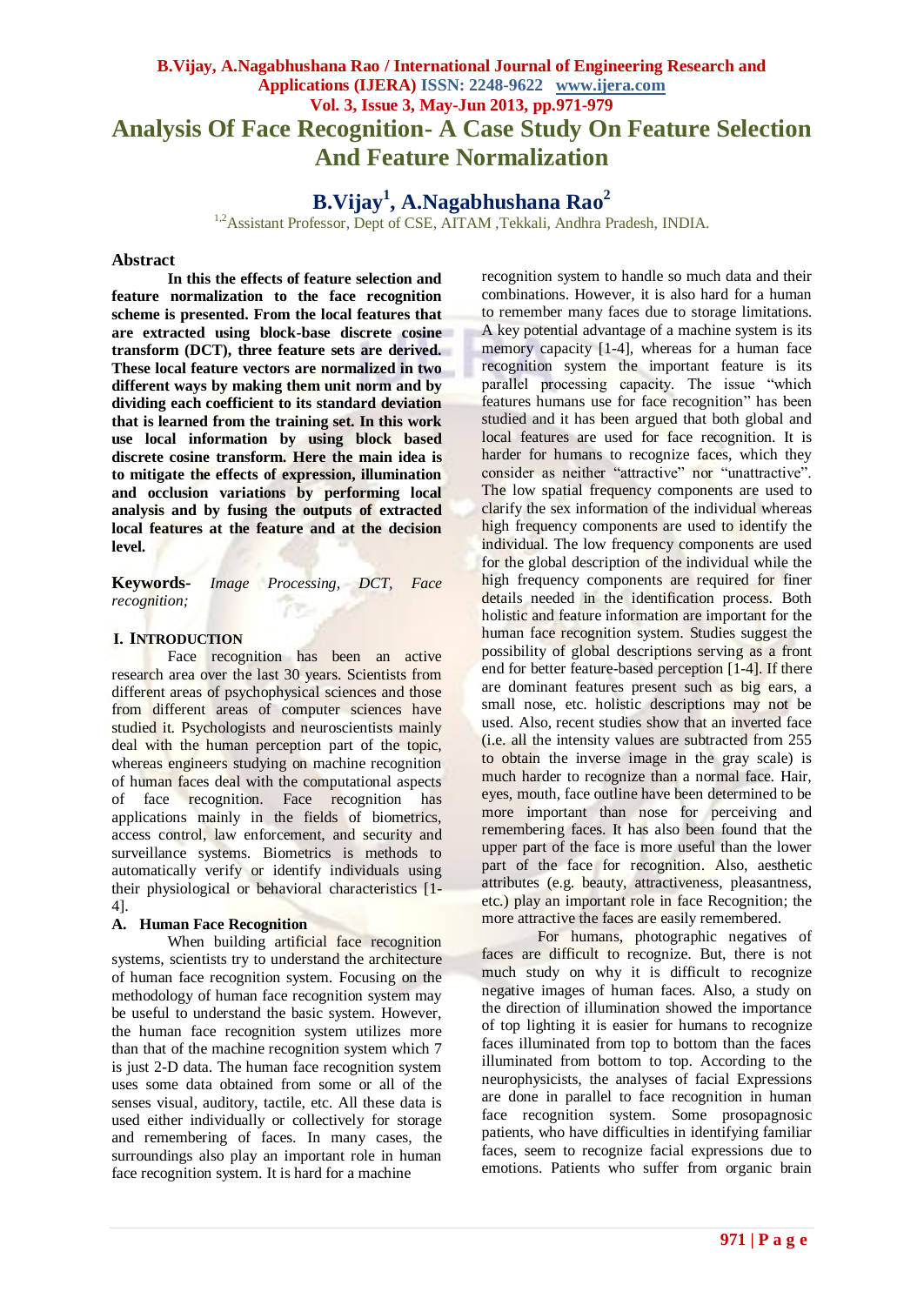syndrome do poorly at expression analysis but perform face recognition quite well.

### **B. Machine Recognition of Faces**

Human face recognition were expected to be a reference on machine recognition of faces, research on machine recognition of faces has developed independent of studies on human face recognition. During 1970's, typical pattern classification techniques, which use measurements between features in faces or face profiles, were

Used. During the 1980's, work on face recognition remained nearly stable. Since the early 1990's, research interest on machine recognition of faces has grown tremendously. The reasons may be: **Barnet** 

- An increase in emphasis on civilian/commercial research projects,
- The studies on neural network classifiers with emphasis on real-time computation and adaptation,
- The availability of real time hardware.
- The growing need for surveillance applications.

### **a. Statistical Approaches**

Statistical methods include template matching based systems where the training and test images are matched by measuring the correlation between them. Moreover, statistical methods include the projection-based methods such as Principal Component Analysis (PCA), Linear Discriminator Analysis (LDA), etc. In fact, projection based systems came out due to the shortcomings of the straightforward template matching based approaches; that is, trying to carry out the required classification task in a space of extremely high dimensionality *Template Matching:* Brunelli and Poggio [3] suggest that the optimal strategy for face recognition is holistic and corresponds to template matching. In their study, they compared a geometric feature based technique with a template matching based system. In the simplest form of template matching, the image (as 2-D intensity values) is 11 compared with a single template representing the whole face using a distance metric. Although recognition by matching raw images has been successful under limited circumstances, it suffers from the usual shortcomings of straightforward correlation-based approaches, such as sensitivity to face orientation, size, variable lighting conditions, and noise. The reason for this vulnerability of direct matching methods lies in their attempt to carry out the required classification in a space of extremely high dimensionality. In order to overcome the curse of dimensionality, the connectionist equivalent of data compression methods is employed first. However, it has been successfully argued that the resulting feature dimensions do not necessarily retain the structure needed for classification, and that more general and powerful methods for feature

extraction such as projection based systems are required. The basic idea behind projection-based systems is to construct low dimensional projections of a high dimensional point cloud, by maximizing an objective function such as the deviation from normality.

# b. **Face Detection and Recognition by PCA**

The Eigenface Method of Turk and Pentland [5] is one of the main methods applied in the literature, which is based on the Karhunen-Loeve expansion. Their study is motivated by the earlier work of Sirowich and Kirby [6], [7]. It is based on the application of Principal Component Analysis to the human faces. It treats the face images as 2-D data, and classifies the face images by projecting them to the eigenface space, which is composed of eigenvectors obtained by the variance of the face images. Eigenface recognition derives its name from the German prefix *Eigen*, meaning own or individual. The Eigenface method of facial recognition is considered the first working facial recognition technology. When the method was first proposed by Turk and Pentland [5], they worked on the image as a whole. Also, they used Nearest Mean classifier two classify the face images. By using the observation that the projection of a face image and non-face image are quite different, a method of detecting the face in an image is obtained. They applied the method on a database of 2500 face images of 16 subjects, digitized at all combinations of 3 head orientations, 3 head sizes and 3 lighting conditions. They conducted several experiments to test the robustness of their approach to illumination changes, variations in size, head orientation, and the differences between training and test conditions. They reported that the system was fairly robust to illumination changes, but degrades quickly as the scale changes [5]. This can be explained by the correlation between images obtained under different illumination conditions the correlation between face images at different scales is rather low. The eigenface approach works well as long as the test image is similar to the training images used for obtaining the eigenfaces.

# **C. Face Recognition by LDA**

Etemad and Chellappa [8] proposed a method on appliance of Linear/Fisher Discriminant Analysis for the face recognition process. LDA is carried out via scatter matrix analysis. The aim is to find the optimal projection which maximizes between class scatter of the face data and minimizes within class scatter of the face data. As in the case of PCA, where the eigenfaces are calculated by the eigenvalue analysis, the projections of LDA are calculated by the generalized eigenvalue equation.

**Subspace LDA***:* An alternative method, which combines PCA and LDA is studied. This method consists of two steps the face image is projected into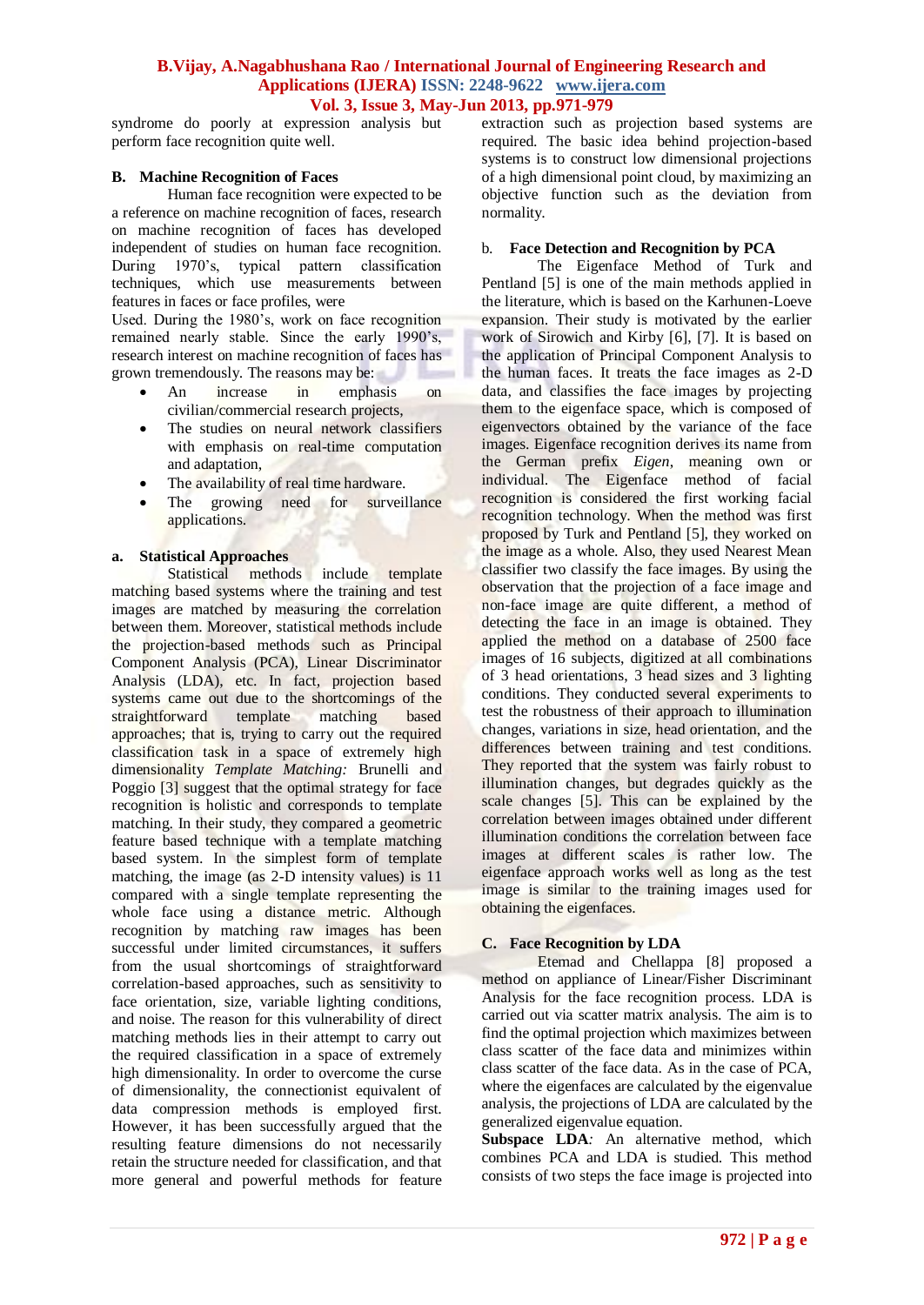the eigenface space, which is constructed by PCA, and then the eigenface space projected vectors are projected into the LDA classification space to construct a linear classifier. In this method, the choice of the number of eigenfaces used for the first step is critical; the choice enables the system to generate class separable features via LDA from the eigenface space representation. The generalization/over fitting problem can be solved in this manner. In these studies, a weighted distance metric guided by the LDA eigenvalues was also employed to improve the performance of the subspace LDA method.

# **II. BACKGROUND INFORMATION**

Most research on face recognition falls into two main categories feature-based and holistic. Feature-based approaches to face recognition basically rely on the detection and characterization of individual facial features and their geometrical relationships. Such features generally include the eyes, nose, and mouth. The detection of faces and their features prior to performing verification or recognition makes these approaches robust to positional variations of the faces in the input image. Holistic or global approaches to face recognition, on the other hand, involve encoding the entire facial image. Thus, they assume that all faces are constrained to particular positions, orientations, and scales[10-14].

Feature-based approaches were more predominant in the early attempts at automating the process of face recognition. Some of this early work involved the use of very simple image processing techniques (such as edge detection, signatures, and so on) for detecting faces and their features. In this approach an edge map was first extracted from an input image and then matched to a large oval template, with possible variations in position and size. The presence of a face was then confirmed by searching for edges at estimated locations of certain features like the eyes and mouth[10-14].

A successful holistic approach to face recognition uses the Karhunen-Loeve transform (KLT). This transform exhibits pattern recognition properties that were largely overlooked initially because of the complexity involved in its computation. But the KLT does not achieve adequate robustness against variations in face orientation, position, and illumination. That is why it is usually accompanied by further processing to improve its performance. An alternative holistic method for face recognition and compares it to the popularly approach. The basic idea is to use the discrete cosine transform (DCT) as a means of feature extraction for later face classification. The DCT is computed for a cropped version of an input image containing a face, and only a small subset of the coefficients is maintained as a feature vector. To improve performance, various normalization

techniques are invoked prior to recognition to account for small perturbations in facial geometry and illumination. The main merit of the DCT is its relationship to the KLT. Of the deterministic discrete transforms, the DCT best approaches the KLT. Thus, it is expected that it too will exhibit desirable pattern recognition capabilities[15-21].

# **A. Transformation Based Systems**

Podilchuk and zang proposed a method, which finds the feature vectors using DCT.Their to detect the critical areas of the face. The system is based on matching the image to a map of invariant facial attributes associated with specific areas of the face. This technique is quite robust, since it relies on global operations over a whole region of the face. A codebook of feature vectors or code words is determined for each from the training set. They examine recognition performance based on feature selection, number of features or codebook size and feature dimensionality. For this feature selection, we have several block-based transformations. Among these block-based DCT coefficients produce good low dimensional feature vectors with high recognition performance. The main merit of the DCT is its relationship to the KLT. The KLT is an optimal transform based on various performance criteria. The DCT in face recognition becomes of more value than the KLT because of its computational speed. The KLT is not only more computationally intensive, but it must also be redefined every time the statistics of its input signals change. Therefore, in the context of face recognition, the eigenvectors of the KLT (eigenfaces) should ideally be recomputed every time a new face is added to the training set of known faces[15-21].

# **B. Karhunen-Loeve Transform**

The Karhunen-Loeve Transform (KLT) is a rotation transformation that aligns the data with the eigenvectors, and decor relates the input image data. Here, the transformed image may make evident features not discernable in the original data, or alternatively, possibly preserve the essential information content of the image, for a given application with a reduced number of the transformed dimensions. The KLT develops a new coordinate system in the multi spectral vector space, in which the data can be represented without correlation as defined by:

# *Y Gx* … (1)

Where *Y* is a new coordinate system, *G* is a linear transformation of the original Co-ordinates that is the transposed matrix of eigenvector of the pixel data's covariance in *x* space, and *x* is an original coordinate system. By the equation for *Y*, we can get the principal components and choose the first principal component from this transformation that seems to be the best representation of the input image.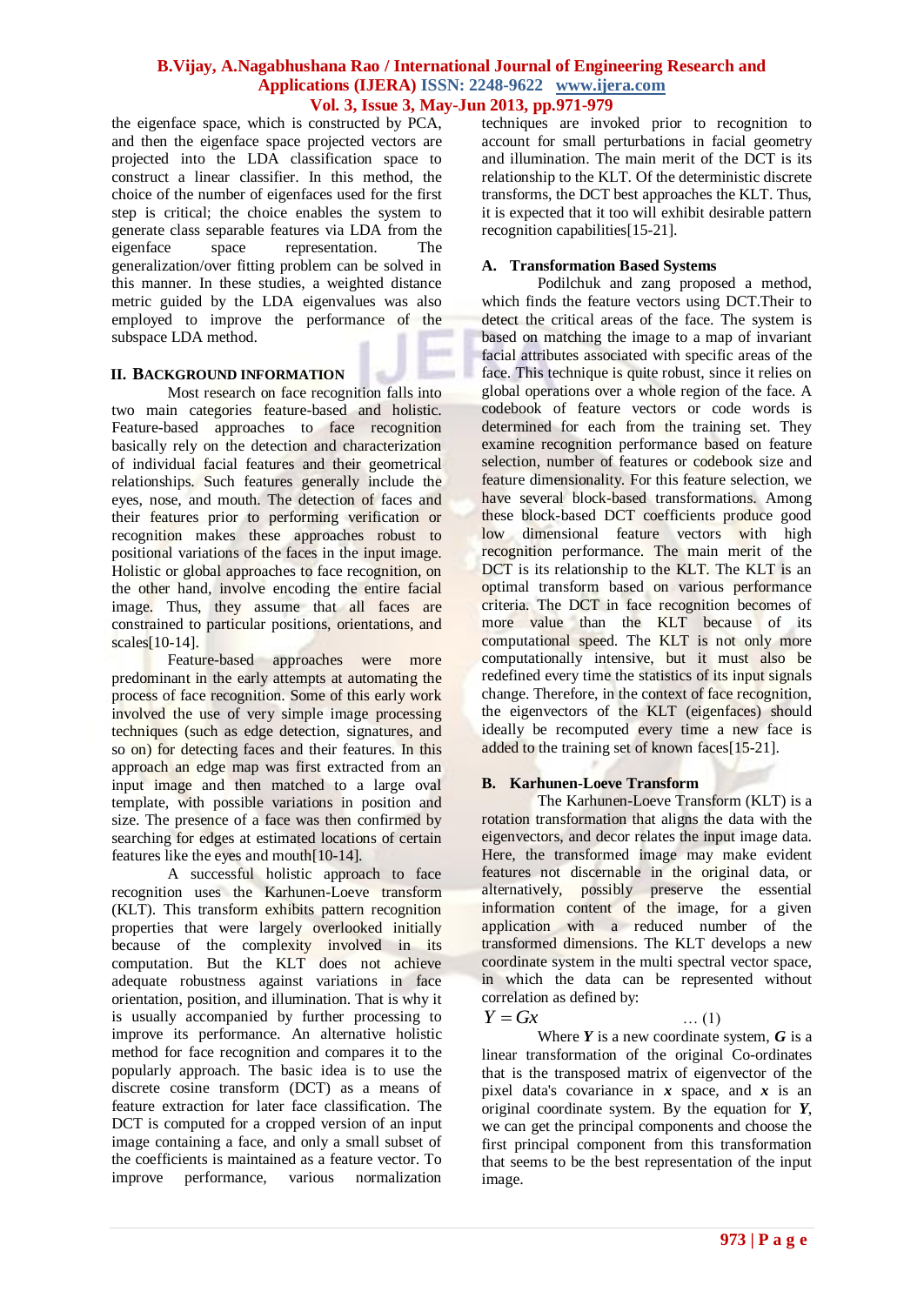The KLT, a linear transform, takes the basis functions from the statistics of the signal. The KLT transform has been researched extensively for use in recognition systems because it is an optimal transform in the sense of energy compaction, i.e., it places as much energy as possible in as few coefficients as possible. The KLT is also called Principal Component Analysis (PCA), and is sometimes referred to as the Singular Value Decomposition (SVD) in literature. The transform is generally not separable, and thus the full matrix multiplication must be performed.

# **C. Quantisation**

DCT-based image compression relies on two techniques to reduce the data required to represent the image. The first is quantization of the image's DCT coefficients; the second is entropy coding of the quantized coefficients. Quantization is the process of reducing the number of possible values of a quantity, thereby reducing the number of bits needed to represent it. In lossy image compression the transformation decompose the image into uncorrelated parts projected on orthogonal basis of the transformation. These bases are represented by eigenvectors, which are independent and orthogonal in nature. Taking inverse of the transformed values will result in the retrieval of the actual image data. For compression of the image, the independent characteristic of the transformed coefficients is considered; truncating some of these coefficients will not affect the others. This truncation of the transformed coefficients is actually the lossy process involved in compression and known as quantization. So we can say that DCT is perfectly reconstructing, when all the coefficients are calculated and stored to their full resolution. For high compression, the DCT coefficients are normalized by different scales, according to the quantization matrix [22]. Vector quantization, (VQ) mainly used for reducing or compressing the image data. Application VQ on images for compression started from early 1975by Hilbert mainly for the coding of multispectral Landsat imaginary[15-21].

# **D. Coding**

After the DCT coefficients have been quantized, the DC coefficients are DPCM coded and then they are entropy coded along with the AC coefficients. The quantized AC and DC coefficient values are entropy coded in the same way, but because of the long runs in the AC coefficient, an additional run length process is applied to them to reduce their redundancy. The quantized coefficients are all rearranged in a zigzag order. The run length in this zigzag order is described by a RUN-SIZE symbol. The RUN is a count of how many zeros occurred before the quantized coefficient and the SIZE symbol is used in the same way as it was for the DC coefficients, but on their AC counter parts.

The two symbols are combined to form a RUN-SIZE symbol and this symbol is then entropy coded. Additional bits are also transmitted to specify the exact value of the quantized coefficient. A size of zero in the AC coefficient is used to indicate that the rest of the  $8 \times 8$  block is zeros (End of Block or EOB) [1].

**Huffman Coding:** Huffman coding is an efficient source-coding algorithm for source symbols that are not equally probable. A variable length-encoding algorithm was suggested by Huffman in 1952, based on the source symbol probabilities  $P (xi)$ , i=1,2... L. The algorithm is optimal in the sense that the average number of bits required to represent the source symbols is a minimum provided the prefix condition is met[15-21]. The steps of Huffman coding algorithm are given below:

- Arrange the source symbols in increasing order of heir probabilities.
- Take the bottom two symbols & tie them together. Add the probabilities of the two symbols & write it on the combined node. Label the two branches with a  $1'$  & a  $0'$
- Treat this sum of probabilities as a new probability associated with a new symbol. Again pick the two smallest probabilities tie them together to form a new probability. Each time we perform the combination of two symbols we reduce the total number of symbols by one. Whenever we tie together two probabilities (nodes) we label the two branches with a  $0'$  &  $1'$ .
- Continue the procedure until only one procedure is left (& it should be one if your addition is correct). This completes construction of the Huffman tree.
- To find out the prefix codeword for any symbol, follow the branches from the final node back to the symbol. While tracing back the route read out the labels on the branches. This is the codeword for the symbol.

**Huffman Decoding:** The Huffman Code is an instantaneous uniquely decodable block code. It is a block code because each source symbol is mapped into a fixed sequence of code symbols. It is instantaneous because each codeword in a string of code symbols can be decoded without referencing succeeding symbols. That is, in any given Huffman code no codeword is a prefix of any other codeword. And it is uniquely decodable because a string of code symbols can be decoded only in one way. Thus any string of Huffman encoded symbols can be decoded by examining the individual symbols of the string in left to right manner. Because we are using an instantaneous uniquely decodable block code, there is no need to insert delimiters between the encoded pixels. For Example consider a 19 bit string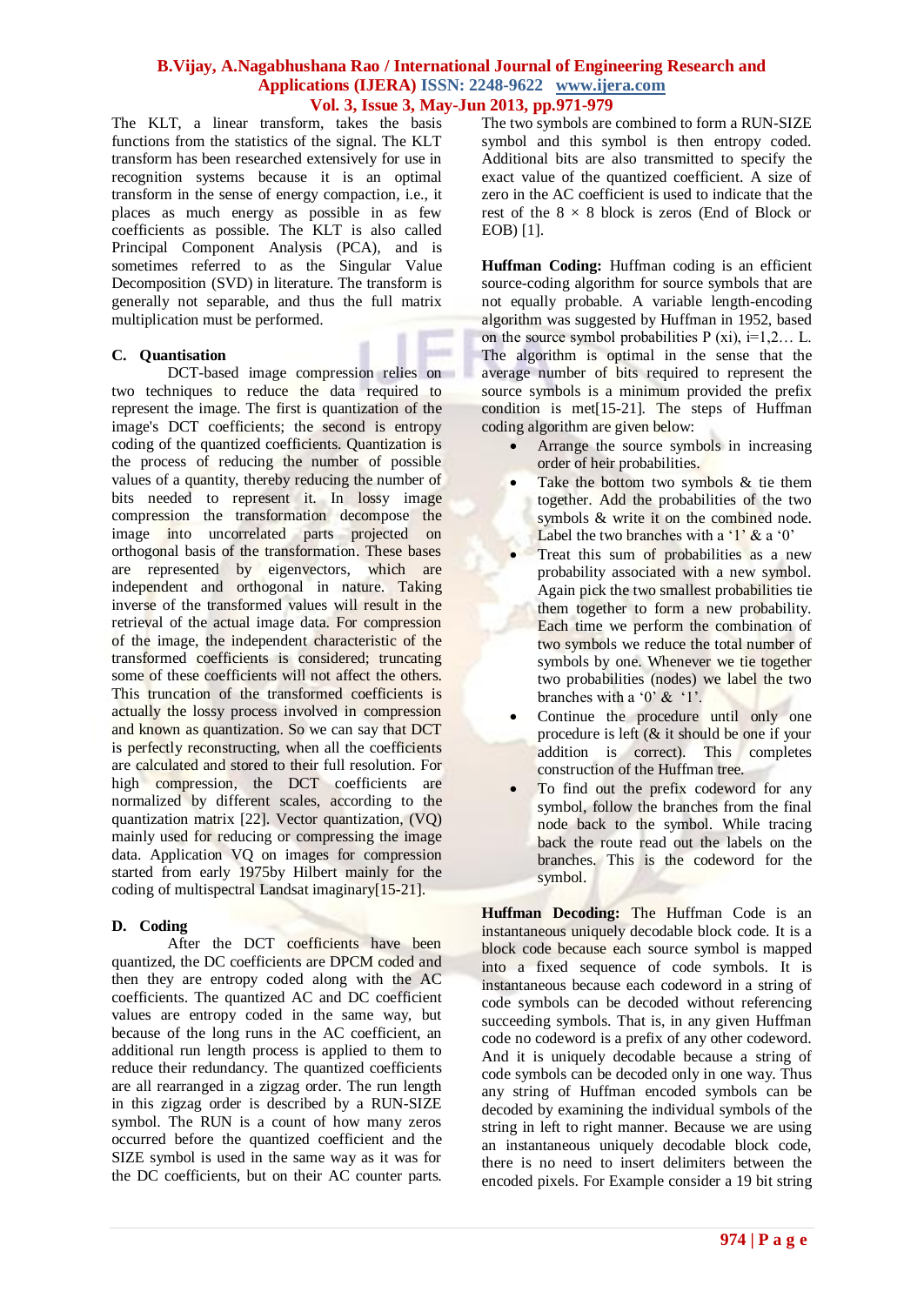1010000111011011111 which can be decoded uniquely as  $x1 x3 x2 x4 x1 x1 x7$  [7]. A left to right scan of the resulting string reveals that the first valid code word is 1 which is a code symbol for, next valid code is 010 which corresponds to x1, continuing in this manner, we obtain a completely decoded sequence given by x1 x3 x2 x4 x1 x1 x7.

### **E. Comparison with the KLT**

The KLT completely decor relates a signal in the transform domain, minimizes MSE in data compression, contains the most energy (variance) in the fewest number of transform coefficients, and minimizes the total representation entropy of the input sequence All of these properties, particularly the first two, are extremely useful in pattern recognition applications. The computation of the KLT essentially involves the determination of the eigenvectors of a covariance matrix of a set of training sequences (images in the case of face recognition. As for the computational complexity of the DCT and KLT, it is evident from the above overview that the KLT requires significant processing during training, since its basis set is datadependent. This overhead in computation, albeit occurring in a non-time-critical off-line training process, is alleviated with the DCT. As for online feature extraction, the KLT of an *N* X *N* image can be computed in  $O(M_N^2)$  time where  $M_{\perp}$  is the

number of KLT basis vectors. In comparison, the DCT of the same image can be computed in *O (N*2log2*N)* time because of its relation to the discrete Fourier transform—which can be implemented efficiently using the fast Fourier transform This means that the DCT can be computationally more efficient than the KLT depending on the size of the KLT basis set^2.

It is thus concluded that the discrete cosine transform is very well suited to application in face recognition. Because of the similarity of its basis functions to those of the KLT, the DCT exhibits striking feature extraction and data compression capabilities. In fact, coupled with these, the ease and speed of the computation of the DCT may even favor it over the KLT in face recognition [15-21].

III. SYSTEM STRUCTURE

The process of embedding local appearance-based face representation approach, a detected and normalized face image is divided into blocks of 8x8 pixels size. On each 8x8 pixels block, DCT is performed. The obtained DCT coefficients are ordered using zigzag scanning from the ordered coefficients, according to the feature selection strategy, *M* of them are selected resulting an *M*  dimensional local feature vector[15-21]. Finally, the DCT coefficients extracted from each block are concatenated to construct the feature vector. This will be shown in Fig 1 and 2.



Fig 1 Embedding Local Appearance-Based Face Representation

# **A. Algorihtm Explanation**

**The Discrete Cosine Transform (DCT)**: A DCT expresses a sequence of finitely many data points in terms of a sum of cosine functions. DCT are important to numerous applications in science and engineering. The use of cosine rather than sine functions is critical in these applications for compression, it turns out that cosine functions are much more efficient. In particular, a DCT is a Fourier related transform related to the discrete Fourier transform DFT, but using only real numbers. This type of frequency transform is orthogonal, real, and separable and algorithms for its computation have proved to be computationally efficient. The DCT is a

widely used frequency transform because it closely approximates the optimal KLT transform, while not suffering from the drawbacks of applying the KLT. However KLT is constructed from the Eigen values and the corresponding eigenvectors of the data is to be transformed, it is signal dependent and there is no general algorithm for its fast computation. The DCT does not suffer from these drawbacks due to dataindependent basis functions and several algorithms for fast implementation. A discrete cosine transform (DCT) is a sinusoidal unitary transform. The DCT has been used in digital signal and image processing and particularly in transform coding systems for data compression/decompression[15-21].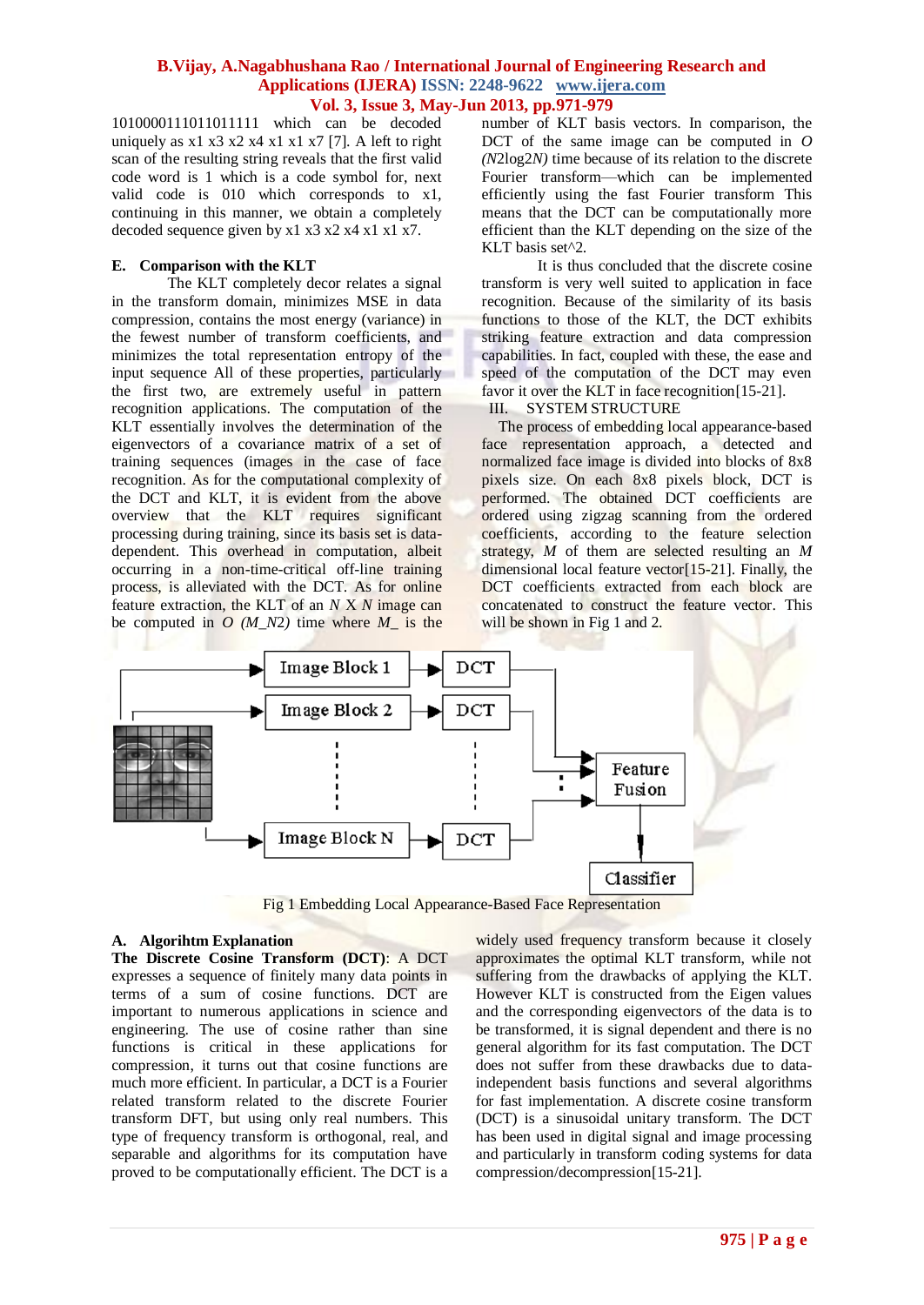

Fig.2 System Architecture

This type of frequency transform is real, orthogonal, and separable, and algorithms for its computation have proved to be computationally efficient. In fact, the DCT has been employed as the main processing tool for data compression/decompression in international image and video coding standards. All present digital signal and image processing applications involve only even types of the DCT. As this is the case, the discussion in this dissertation is restricted to four even types of DCT.In subsequent sections, *N* is assumed to be an integer power of 2, i.e.,  $N = 2m$ . A Subscript of a matrix denotes its order, while a superscript denotes the version number. Four even types of DCT in the matrix form are defined as

$$
DCT - I: \qquad [C_N^I + 1]_{nk} = \sqrt{\frac{2}{N}} \left[ \varepsilon_n \varepsilon_k \cos \frac{\pi n \kappa}{N} \right] \text{ Where } n, k = 0, 1, \dots N-2
$$
  
 
$$
DCT - II: \qquad [C_N^II]_{nk} = \sqrt{\frac{2}{N}} \left[ \varepsilon_k \cos \frac{\pi (2n+1)k}{2N} \right] \text{ Where } n, k = 0, 1, \dots N-1
$$

$$
\text{DCT} - \text{III} \quad : \qquad [C_N^{III}]_{nk} = \sqrt{\frac{2}{N}} \Big[ \varepsilon_n \cos \frac{\pi (2n+1)n}{2N} \Big] \text{ Where } n, k = 0, 1, \dots N-1
$$

$$
\text{DCT} - \text{IV} \qquad : \qquad [C_N^{\text{IV}}]_{nk} = \sqrt{\frac{2}{N}} \left[ \cos \frac{\pi (2n+1)(2k+1)}{4N} \right] \text{Where } \varepsilon_p = \begin{cases} \frac{1}{\sqrt{2}} & p = 0 \text{ or } p = N \\ 1 & \text{other wise} \end{cases}
$$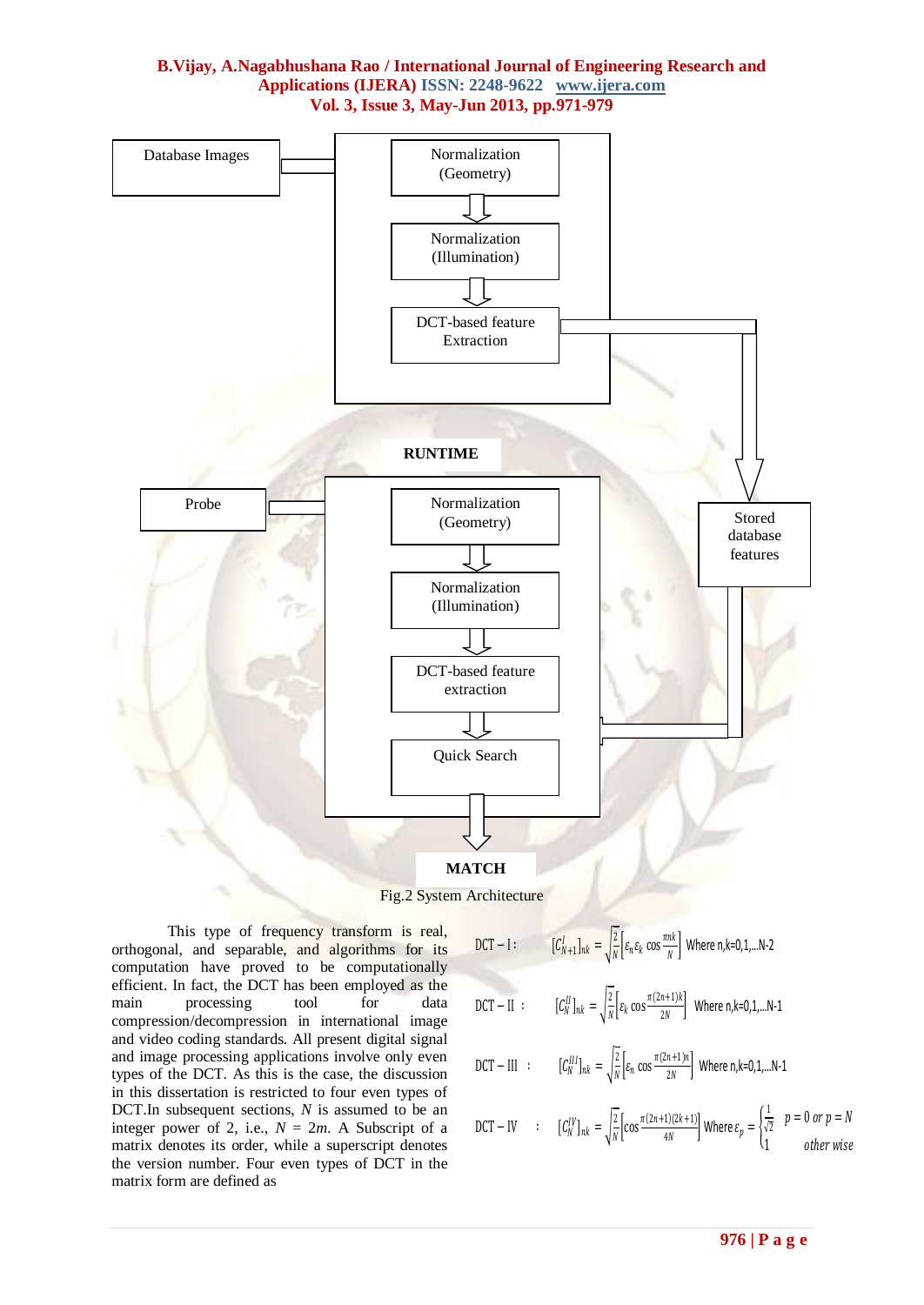DCT matrices are real and orthogonal. All DCTs are separable transforms; the Multidimensional transform can be decomposed into a successive application of one-dimensional transforms (1-D) in the appropriate directions. The DCT is a widely used frequency transform because it closely approximates the optimal KLT transform, while not suffering from the drawbacks of applying the KLT. This close approximation is based upon the asymptotic equivalence of the family of DCTs with respect to KLT for a first-order stationary Markov process, in terms of the transform size and the interelement correlation coefficient. Recall that the KLT is an optimal transform for data compression in a statistical sense because it decorrelates a signal in the transform domain, packs the most information in a few coefficients, and minimizes mean-square error between the reconstructed and original signal compared to any other transform. However, KLT is constructed from the eigen values and the corresponding eigenvectors of a covariance matrix of the data to be transformed it is signal-dependent, and there is no general algorithm for its fast computation[15-21]. The DCT does not suffer from these drawbacks due to data-independent basis<br>functions and several algorithms for fast functions and several algorithms for fast implementation.

The DCT provides a good trade-off between energy packing ability and computational complexity. The energy packing property of DCT is superior to that of any other unitary transform. This is important because these images transforms pack the most information into the fewest coefficients and yield the smallest reconstruction errors. DCT basis images are image independent as opposed to the optimal KLT, which is data dependent. Another benefit of the DCT, when compared to the other image independent transforms, is that it has been implemented in a single integrated circuit.

The performance of DCTII is closest to the statistically optimal KLT based on a number of performance criteria. Such criteria include energy packing efficiency, variance distribution, rate distortion, residual correlation, and possessing maximum reducible bits Furthermore, a characteristic of the DCT-II is superiority in bandwidth compression (redundancy reduction) of a wide range of signals and by existence of fast algorithms for its implementation. As this is the case, the DCT-II and its inversion, DCT-III, have been employed in the international image/video coding standards: JPEG for compression of still images, MPEG for compression of video including HDTV (High Definition Television), H.261 for compression telephony and teleconferencing, and H.263 for visual communication over telephone lines.

**One-dimensional DCT**: The one-dimensional DCT-II (1-D DCT) is a technique that converts a spatial Domain waveform into its constituent frequency components as represented by a set of Coefficients.

The one-dimensional DCT-III is the processes of reconstructing a set of spatial domain samples are called the Inverse Discrete Cosine Transform (1-D IDCT).The 1-D DCT has most often been used in applying the two-dimensional DCT (2-D DCT), by employing the row-column decomposition, which is also more suitable for hardware implementation.

**Two-dimensional DCT:** The Discrete Cosine Transform is one of many transforms that takes its input and transforms it into a linear combination of weighted basis functions. These basis functions are commonly in the form of frequency components. The 2-D DCT is computed as a 1-D DCT applied twice, once in the *x* direction, and again in the *y* direction. The discrete Cosine transform is of a *N* x *M* image  $f(x, y)$  is defined by: In computing the 2-D DCT, factoring reduces the problem to applying a series of 1-D DCT computations. The two interchangeable steps in calculating the 2-D DCT are:

- Apply 1-D DCT (vertically) to the columns**.**
- Apply 1-D DCT (horizontally) to result of Step 1.

In most compression schemes such as JPEG and MPEG, typically an 8x8 or 16x16 sub image, or block, of pixels (8x8 is optimum for trade-off between compression efficiency and computational complexity) is used in applying the 2-D DCT. The DCT helps separate the image into parts (or spectral sub-bands) of differing importance (with respect to the image's visual quality). DCT transforms the input into a linear combination of weighted basis functions. These basis functions are the frequency components of the input data. For most images, much of the signal energy lies at low frequencies these are relocated to the upper-left corner of the DCT. Conversely, the lower-right values of the DCT array represent higher frequencies, and turn out to be smaller in magnitude, especially as *u* and *v* approach the sub image width and height, respectively[15-21]. Here we show some approach to basic algorithm

- 1. Maintain a database with images in JPEG format.
- 2. Select a Probe for testing.
- 3. Convert the probe image and database image by apply Normalization Techniques.
- 4. Process of Normalization
	- i. Probe and database images are converted into grayscale images.
	- ii. Converted images are resized into 8 X 8 or 16 X 16.
	- iii. Feature vector values are derived for the resized images.
	- iv. DCT technique is applied to the Feature vector values.
	- v. Finally covariance is displayed for both database and probe.
- 5. Subtract the covariance and feature vector values of probe and database image.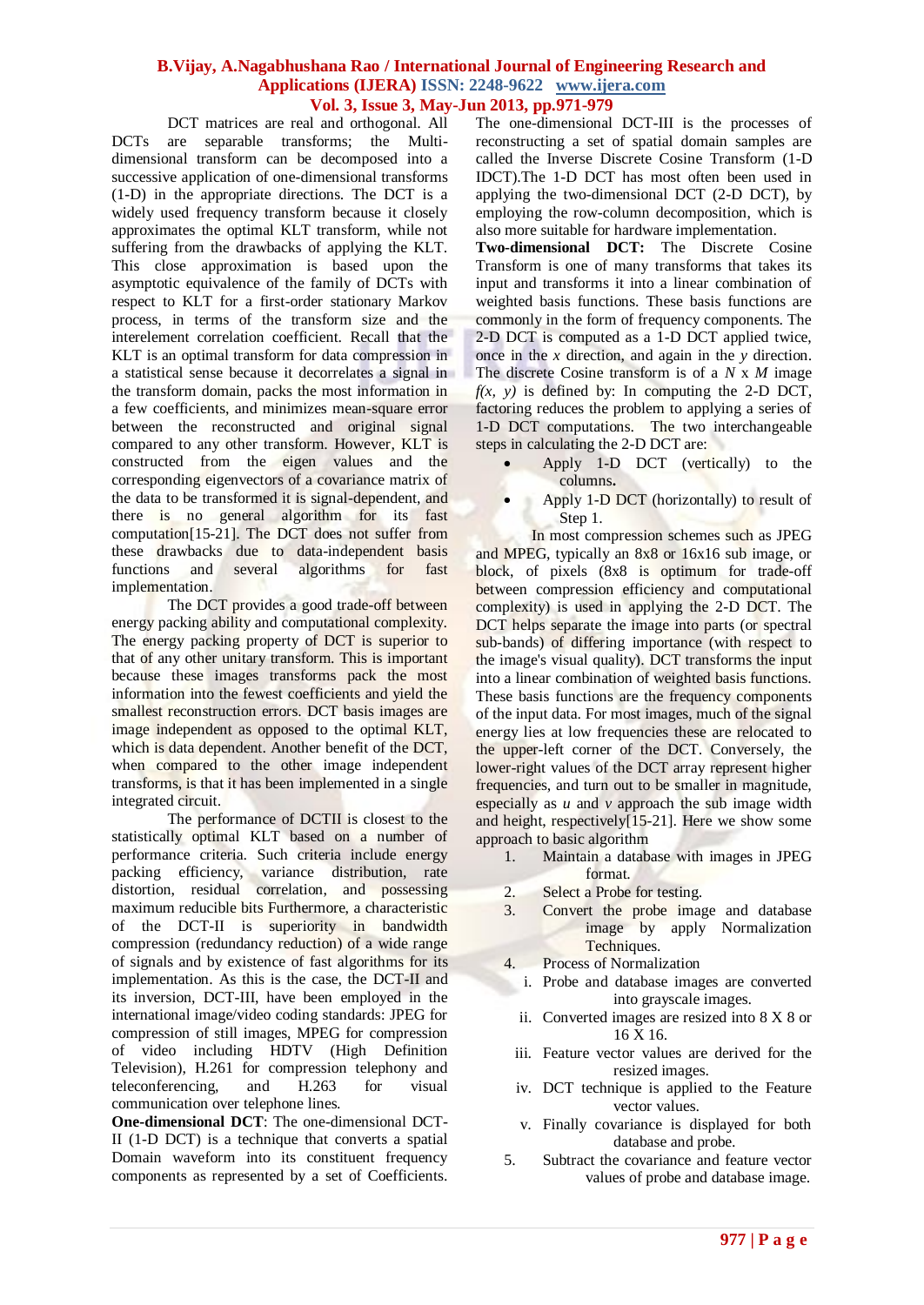6. If the output value is Zero or negative then the image is recognized. Otherwise image is not recognized

Here we study some of the results with different images

**Result Objectives**: Both Images are same so image is recognized, here we Enter the angle value  $0. S = -$ 1.8084e+003

The output is Zero or Negative so object is recognized,

**Conclusion:** When both the images are in same size but in different angles. If angle is equal then result is pass and image is recognized. Shown in Fig 3



**Result Objectives**: Here we taken the same image with equal sizes but they are in different angles. Here we Enter the angle value 8,  $s = 6.8758e+003$ , The output is positive so not recognized the object

**Conclusion:** When both images are in same sizes but in different angles. If Angle is equal then result is pass otherwise fail.so image is not Recognized because Positive value. Shown in Fig 4





**Result Objectives:** Different images are not matched, enter the input image'pic5.jpg', enter the database image'pic1.jpg'

 $S = 4.8084e+003$ , The both images are not same, **Conclusion:** The input and database images are not same. So they are not matched. Shown in Fig 5



Fig 5 Analysis 3

**Result Objectives**: Both images are matched. Enter the input image'pic5.jpg', Enter the database image'pic5.jpg', S=0

The output is Zero or Negative so object is recognized, Both Images are same **Conclusion:** The input and database images are same. Shown in Fig 6





Fig 6 Analysis 4

# **V. CONCLUSION AND FUTURE WORK**

The Effects Of Feature Selection And Feature Normalization To The Performance Of A Local Appearance Based Face Recognition Scheme. Here, Three Different Feature Sets And Two Normalization Techniques Which Analyze The

IV. CASE STUDY